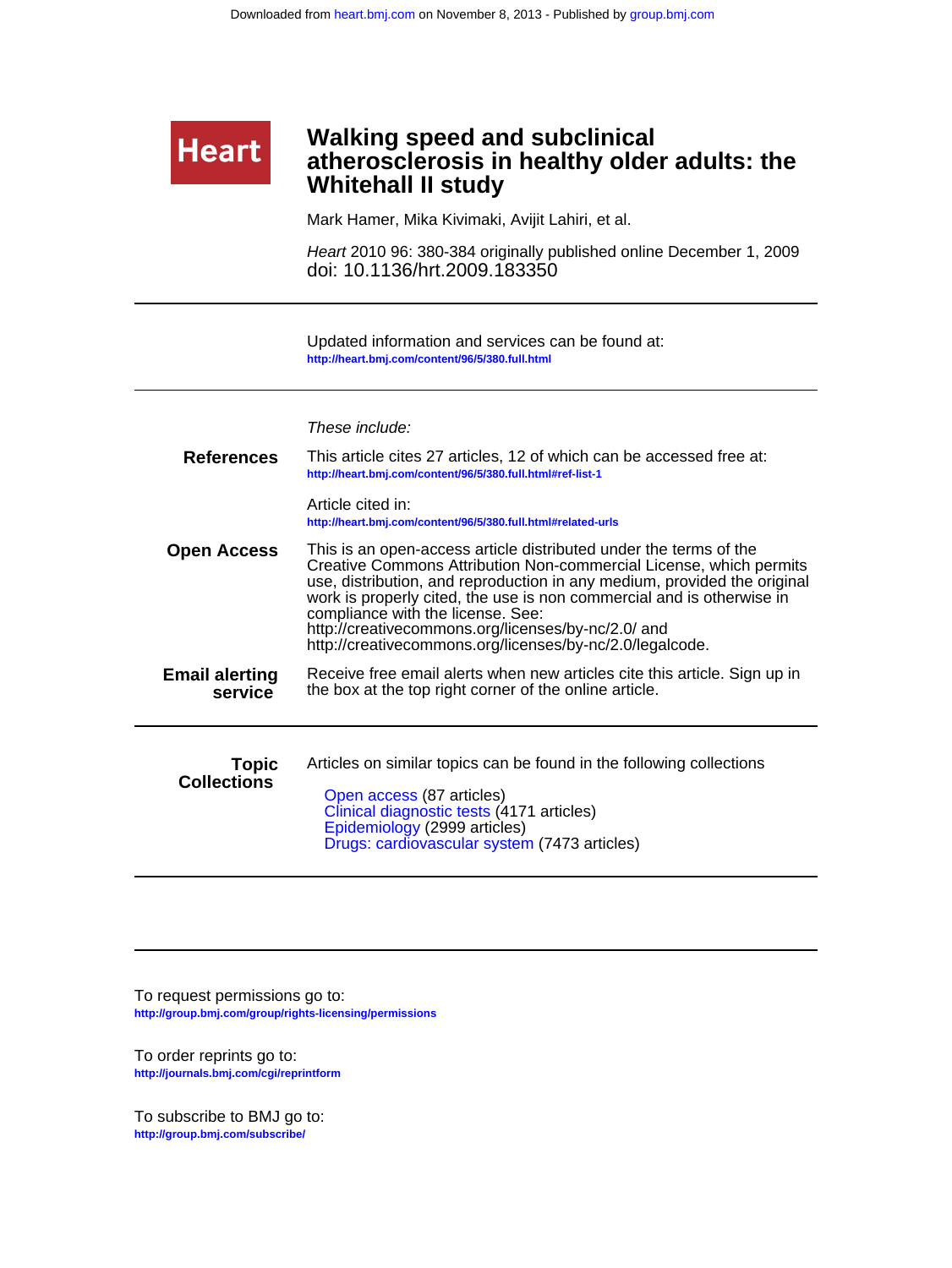**Notes**

**<http://group.bmj.com/group/rights-licensing/permissions>** To request permissions go to:

**<http://journals.bmj.com/cgi/reprintform>** To order reprints go to:

**<http://group.bmj.com/subscribe/>** To subscribe to BMJ go to: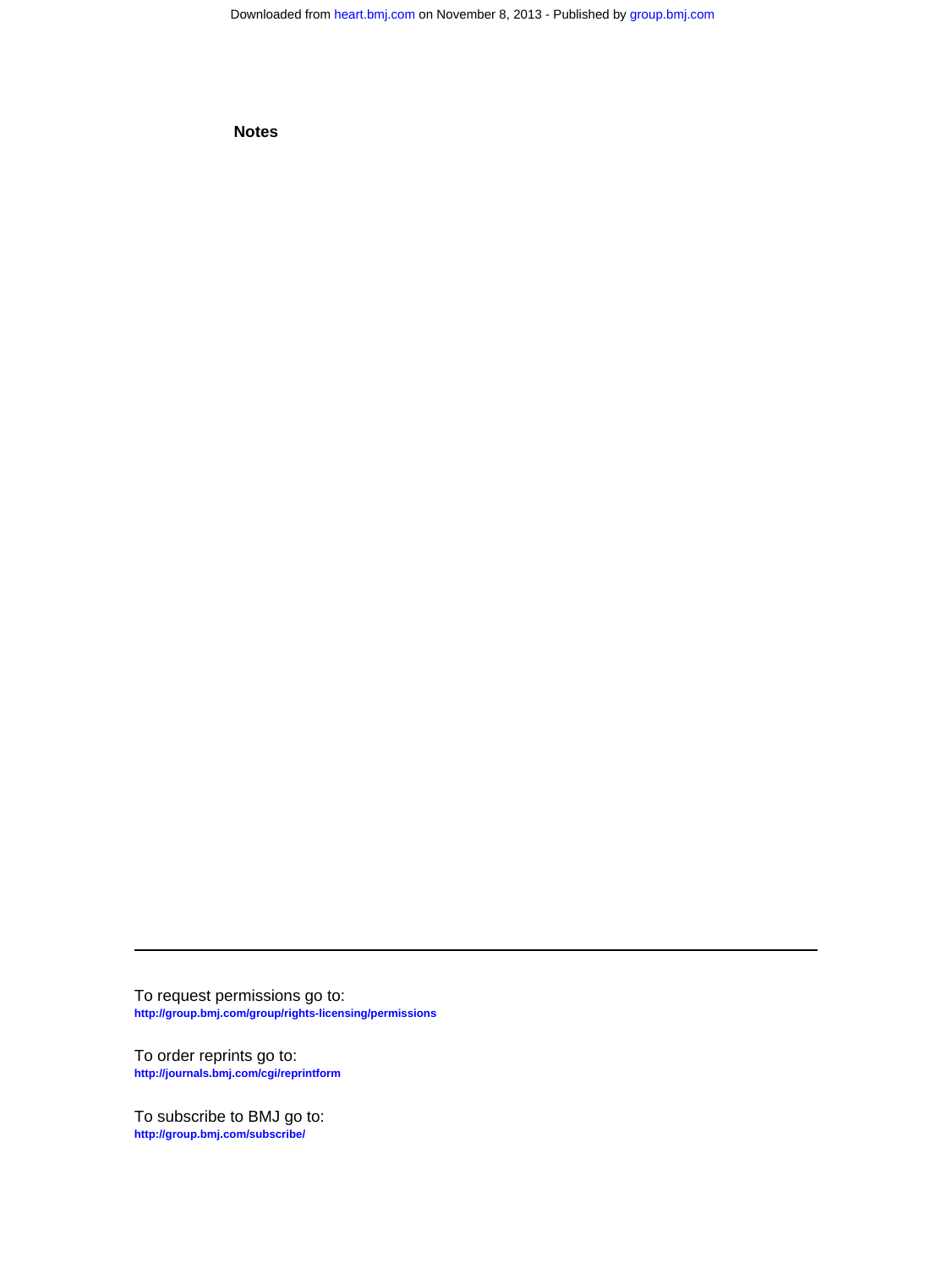# Walking speed and subclinical atherosclerosis in healthy older adults: the Whitehall II study

Mark Hamer,<sup>1</sup> Mika Kivimaki,<sup>1</sup> Avijit Lahiri,<sup>2</sup> Ajay Yerramasu,<sup>2</sup> John E Deanfield,<sup>3</sup> Michael G Marmot,<sup>1</sup> Andrew Steptoe<sup>1</sup>

# **ABSTRACT**

**Objective** Extended walking speed is a predictor of incident cardiovascular disease (CVD) in older individuals, but the ability of an objective short-distance walking speed test to stratify the severity of preclinical conditions remains unclear. This study examined whether performance in an 8-ft walking speed test is associated with metabolic risk factors and subclinical atherosclerosis.

Design Cross-sectional.

**Setting** Epidemiological cohort.

**Participants** 530 adults (aged  $63\pm6$  years, 50.3% male) from the Whitehall II cohort study with no known history or objective signs of CVD.

**Main outcome** Electron beam computed tomography and ultrasound was used to assess the presence and extent of coronary artery calcification (CAC) and carotid intima-media thickness (IMT), respectively. **Results** High levels of CAC (Agatston score >100) were

detected in 24% of the sample; the mean IMT was 0.75 mm (SD 0.15). Participants with no detectable CAC completed the walking course 0.16 s (95% CI 0.04 to 0.28) faster than those with  $CAC \geq 400$ . Objectively assessed, but not self-reported, faster walking speed was associated with a lower risk of high CAC (odds ratio 0.62, 95% CI 0.40 to 0.96) and lower IMT ( $\beta = -0.04$ ,  $95\%$  CI  $-0.01$  to  $-0.07$  mm) in comparison with the slowest walkers (bottom third), after adjusting for conventional risk factors. Faster walking speed was also associated with lower adiposity, C-reactive protein and low-density lipoprotein cholesterol.

**Conclusions** Short-distance walking speed is associated with metabolic risk and subclinical atherosclerosis in older adults without overt CVD. These data suggest that a non-aerobically challenging walking test reflects the presence of underlying vascular disease.

Performance on extended walking tests predicts total mortality and incident cardiovascular disease (CVD) in older individuals, $<sup>1</sup>$  but the ability of short-</sup> distance walking speed to stratify the severity of subclinical CVD remains uncertain. Several noninvasive imaging techniques can be employed to examine the extent of subclinical atherosclerosis, $23$ which precedes CVD. In a study of 387 healthy, older participants from the Cardiovascular Health Study, coronary artery calcification (CAC) was inversely related to objectively measured walking speed in women but such an association was not seen in men.<sup>4</sup> In the Three-City study, carotid intima-media thickness (IMT), another proxy measure of subclinical atherosclerosis, was inversely associated with objectively measured maximum walking speed.<sup>5</sup> In the Multi-Ethnic Study of Atherosclerosis self-reported brisk walking pace was associated with lower CAC and IMT in men but only IMT in women.<sup>6</sup>

Short-distance tests of walking speed compared with those of long-distance and maximum walking speed have several advantages. They can be performed using relatively little clinic space, they are particularly safe and easy to administer, and are not aerobically demanding for the participant. We are not aware of any large-scale studies that have examined the ability of a short-distance walking speed test to capture variation in multiple markers of preclinical atherosclerosis. The aim of the present study was therefore to examine whether the performance in an 8-ft walking speed test is associated with metabolic risk factors and subclinical atherosclerosis, assessed from both CAC and carotid IMT among older men and women with no overt CVD. A second aim was to compare the predictive utility of the objective walking test with that of self-reported walking pace.

## METHODS **Participants**

A subsample of participants from phase  $7(2003-4)$ of the Whitehall II epidemiological cohort<sup>7</sup> were recruited for the assessment of CAC in 2006-8. The inclusion criteria for the study were no history or objective signs of coronary heart disease, verified by clinical examination including ECG, and no previous diagnosis or treatment for hypertension or diabetes, inflammatory diseases (including arthritis), or allergies. Thirteen participants (2.4%) were prescribed lipid-lowering medication (statins). Volunteers were of white European origin, aged  $53-76$  years, and  $56.5\%$  were in full-time employment. Selection was stratified by grade of employment (current or most recent) to include higher and lower socioeconomic status participants. From the initially invited 1169 participants, 323 (27.6%) were not eligible (mainly because of prescribed antihypertensive medications) and 303 (25.9%) declined to take part. A higher proportion of participants from lower work grades declined to take part compared with higher grades, (38.6% vs 20.3%, respectively). Participants were prohibited from using any antihistamine or anti-inflammatory medication 7 days before testing, and were rescheduled if they reported colds or other infections on the day of testing. Participants gave full informed consent to participate in the study and ethical approval was obtained from the UCLH committee on the ethics of human research.

<sup>1</sup>Department of Epidemiology and Public Health, University College London, London, UK <sup>2</sup> Cardiac Imaging and Research Centre, Wellington Hospital, London, UK <sup>3</sup>Vascular Physiology Unit, Institute of Child Health, University College London, London, UK

#### Correspondence to

Dr Mark Hamer, Department of Epidemiology and Public Health, 1-19 Torrington Place, University College London, London WC1E 6BT, UK; m.hamer@ucl.ac.uk

Accepted 10 November 2009



This paper is freely available online under the BMJ Journals unlocked scheme, see http:// heart.bmj.com/site/about/ unlocked.xhtml.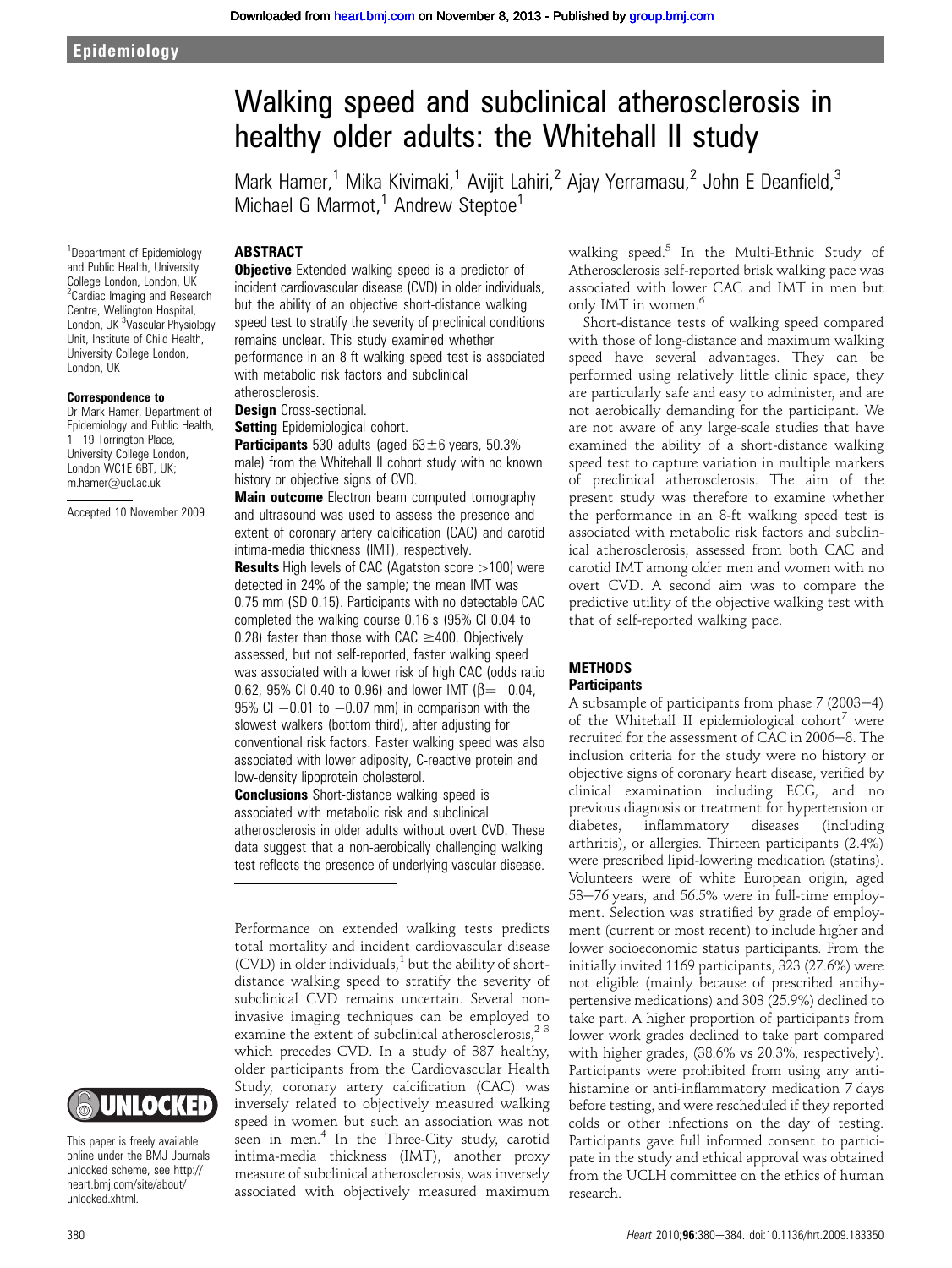# Epidemiology

### Clinical assessment

Details of the Whitehall II phase 7 clinical assessment are published elsewhere.<sup>7</sup> Walking speed was measured by a trained nurse over a clearly marked 8-ft walking course using a standardised protocol.<sup>8</sup> Participants wore either low-heeled closefitting footwear or walked barefoot. Before the test, participants were shown the walking course and asked to 'walk to the other end of the course at your usual walking pace, just as if you were walking down the street to go the shops. Walk all the way past the other end of the tape before you stop.' The starting position was standing with both feet together at the start of the course. Participants were asked to begin walking when properly positioned. The stopwatch was started as the participant's foot hit the floor across the starting line. Nurses walked behind and to the side of the participant and stopped timing when the participant's foot hit the floor after the end of the walking course. The test was repeated three times, and performance time on the last walk was used for the present analyses. We also calculated coefficient of variation of the three walks for each participant. Participants reported habitual physical activity from a 20-item questionnaire,<sup>9</sup> a question about usual walking pace (slow/average/brisk/ fast), current smoking levels, weekly alcohol intake (units per week) and self-rated health (excellent/very good/good/fair/poor). The physical function scale from the medical outcomes study short-form 36 health survey (SF-36) was used to assess activities of daily living.<sup>10</sup> Respondents were asked about limitations to everyday activities such as lifting, climbing stairs and walking. Scores can range from 0 to 100, with lower scores indicating greater impairment. Anthropometric measures were recorded in light clothing for the calculation of body mass index (BMI), and body fat percentage was measured using a bio-impedance device (BodyStat 1500 Medical, UK). Fasting venous blood samples were taken for the analysis of C-reactive protein (CRP), which was performed using high-sensitivity ELISA (R&D Systems, Oxford, UK), and total and high-density lipoprotein (HDL) cholesterol and triglycerides, which were measured within 72 h in serum stored at  $4^{\circ}$ C using enzymatic colorimetric methods. Low-density lipoprotein (LDL) cholesterol was derived using the Friedewald equation. Glucose homeostasis was assessed from fasting glucose.

## Markers of subclinical atherosclerosis

The assessment of CAC was performed using electron beam computed tomography (GE Imatron C-150; San Francisco, California, USA) as previously described.<sup>11</sup> In brief, 40 contiguous 3-mm slices were obtained during a single breath-hold starting at the carina and proceeding to the level of the diaphragm. Scan time was 100 ms/slice, synchronised to 40% of the R-R interval. Agatston and volumetric calcium scores were calculated to quantify the extent of CAC by a single experienced investigator blinded to the clinical data on an Aquarius workstation (TeraRecon Inc, San Mateo, California, USA). Carotid IMT was measured using ultrasound scanning. $^3$  The right and left common carotid arteries were scanned with a  $5-10$ -MHz probe (Alokia Prosound 2000, Tokyo, Japan). The carotid bulb was identified, and longitudinal two-dimensional ultrasonographic images of the common carotid artery  $1-2$  cm proximal to the carotid bulb were obtained. The optimal longitudinal image was acquired on the R-wave of the ECG and continuously recorded on video tape for 5 s. Measurements of the posterior wall of the artery were made from stored images with electronic calipers. Carotid IMTwas calculated as the distance between the first bright light (lumen-intima interface) and the leading edge of the second bright light (media-adventitia interface). The three maximum measures from the right carotid artery in three different frames and the three maximum measures from the left common carotid artery in three different frames were averaged.

#### Statistical analysis

Thirteen participants with missing data (n=6 walking test, n=7 bloods) were excluded from all analyses. Walking speed was stratified into three equal sex-specific groups, denoting fast  $(<1.73$  s), medium (women,  $1.73-2.10$  s; men,  $1.73-1.94$  s) and slow (women  $>2.10$  s, men  $>1.94$  s). Walking speed variability was also stratified into three equal groups, denoting low (<5%), medium (5-8%), high ( $>8\%$ ). Because of the skewed distribution, CAC was dichotomised and multivariate logistic regression analyses were employed to examine the association of walking speed and variability with the presence of high CAC (Agatston score  $\geq$ 100). This threshold was based on previous data that demonstrated maximum sensitivity and specificity for detecting cardiovascular events at a threshold calcium score of 100 or greater.<sup>12</sup> We calculated odds ratios (OR) and 95% CI for the risk of high CAC according to objectively measured and self-reported walking speed categories, adjusting for age, sex, employment grade (as a marker of social position), smoking, SF-36, statins and conventional risk factors, including BMI, systolic blood pressure, LDL and HDL cholesterol, fasting glucose and CRP. Since the majority of participants reported 'average' or 'brisk' walking pace we constructed two categories consisting of 'slow/average' and 'brisk/fast' pace. For consistency the objectively measured walking speed was also split into two categories for these analyses, representing the bottom third (slowest) and upper twothirds (medium/fast pace). We employed general linear models to examine associations of walking speed with carotid IMT, making the same adjustments as stated above. General linear models were also employed to examine associations of walking speed with metabolic risk markers, including BMI and body fat, systolic blood pressure, total, HDL and LDL cholesterol, logtransformed CRP and fasting glucose. All analyses were conducted using SPSS version 15.

## RESULTS

The sample consisted of 530 participants (284 men, 246 women, mean $\pm$ SD age 63 $\pm$ 6 years). Participants had moderately raised cholesterol, but generally demonstrated low risk factors with low rates of smoking and obesity and normal blood pressure (table 1). None of the participants rated their health as 'poor', with 68% of the sample giving ratings of 'excellent' or 'very good'. The time taken to complete the walking test ranged from 1.0 to 3.5 s and the average coefficient of variation between tests was 6.7%. Faster walkers were slightly younger, more likely to come from higher work grades, record higher scores on the SF-36 (better physical function) and report better health (table 1). In addition, faster walking speed was associated with lower adiposity, CRP and LDL cholesterol after adjusting for age (see table 1). Blood pressure levels and fasting glucose were unrelated to walking speed. Participants who reported a usual walking pace of 'brisk/ fast' demonstrated faster walking times (age and sex-adjusted mean difference  $-0.15$ , 95% CI  $-0.21$  to  $-0.08$  s) compared with those reporting 'slow/average' walking pace. In addition, participants with higher self-reported physical health (top third of SF-36 scores) had marginally faster walking times (age and sexadjusted mean difference  $-0.07$ , 95% CI  $-0.15$  to 0.01 s) than those in the lowest third.

High levels of CAC (Agatston score  $\geq$ 100) were detected in 24% of the sample. The association between self-reported and objectively assessed walking pace is shown in table 2. Objectively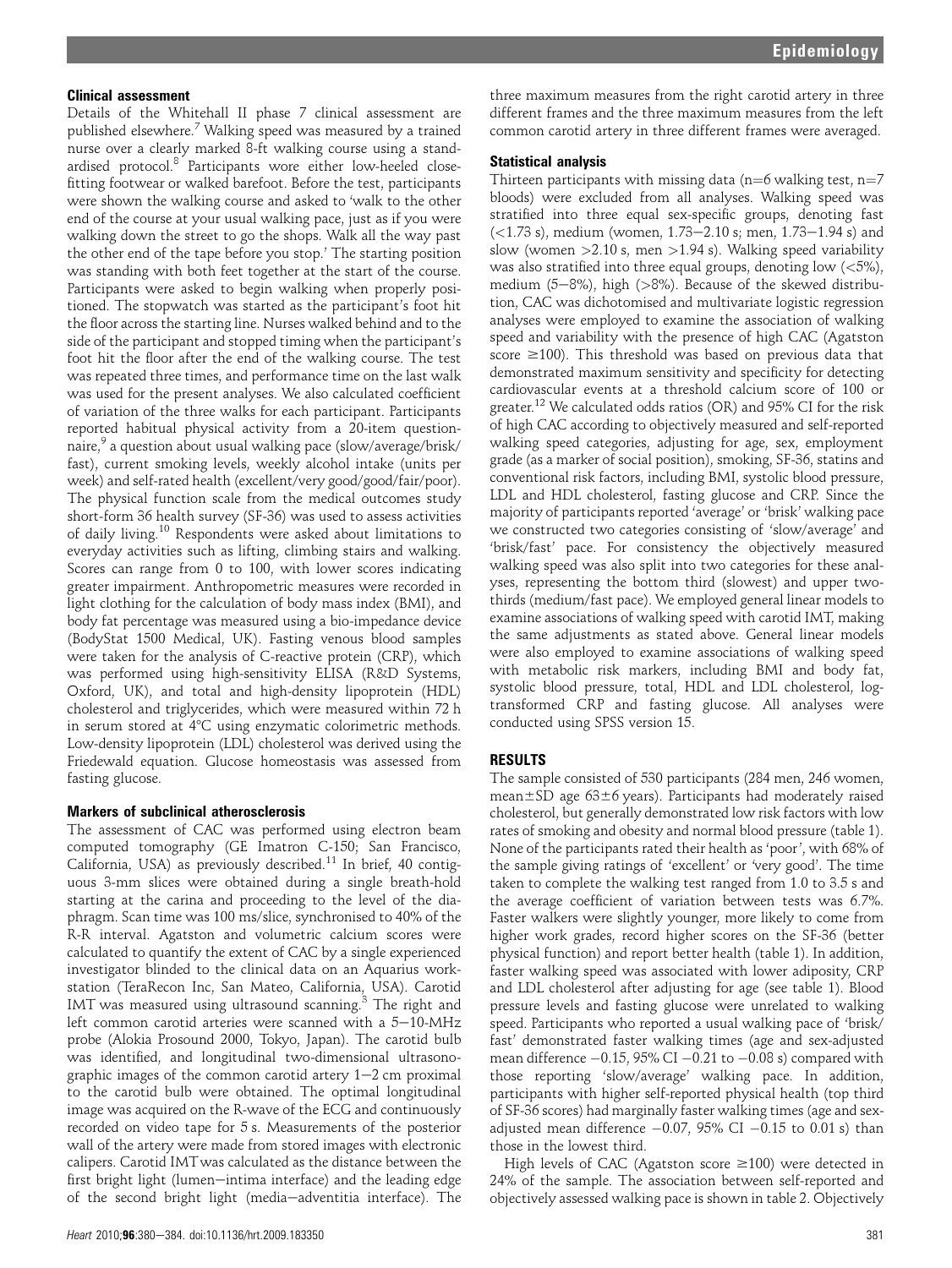|  |  | <b>Table 1</b> Characteristics of the sample in relation to sex specific walking speed groups (mean $\pm$ SD) |  |  |  |  |
|--|--|---------------------------------------------------------------------------------------------------------------|--|--|--|--|
|--|--|---------------------------------------------------------------------------------------------------------------|--|--|--|--|

| Variable                                 | All $(n = 530)$  | Slowest $(n=188)$ | Medium $(n=180)$    | Fastest $(n=162)$   |
|------------------------------------------|------------------|-------------------|---------------------|---------------------|
| Age (years)                              | $62.8 \pm 5.7$   | $63.7 \pm 5.8$    | $62.7 \pm 5.7$      | $62.4 \pm 5.3 +$    |
| Work grade (% lower grades)              | 24.2             | 26.1              | 24.4                | $15.4 +$            |
| Marital status (% married)               | 63.5             | 62.6              | 68.0                | 62.7                |
| Current smokers (%)                      | 6.2              | 6.4               | 4.4                 | 5.6                 |
| Alcohol (units/week)                     | $9.0 + 8.6$      | $9.8 + 9.9$       | $9.2 \pm 9.2$       | $8.3 \pm 7.5$       |
| Prescribed lipid-lowering medication (%) | 2.4              | 3.2               | 3.3                 | 0.6                 |
| SF-36 physical function score            | $82.8 \pm 14.0$  | $80.3 \pm 15.0$   | $84.0 \pm 13.5 \pm$ | $84.3 \pm 12.8 \pm$ |
| Self-rated health (% fair)               | 4.7              | 6.4               | 5.0                 | $2.5+$              |
| Moderate-vigorous activity (MET h/week)* | $34.5 \pm 29.6$  | $32.6 \pm 27.4$   | $35.6 \pm 26.4$     | $35.6 \pm 34.6$     |
| Systolic blood pressure (mm Hg)          | $123.2 \pm 16.6$ | $125.6 \pm 17.1$  | $122.8 \pm 16.9$    | $123.5 \pm 14.9$    |
| Body mass index $(kq/m^2)$               | $25.6 \pm 4.1$   | $26.2 \pm 4.1$    | $25.7 \pm 3.6$      | $25.6 \pm 3.9$      |
| Body fat %                               | $30.8 + 8.3$     | $31.4 \pm 0.4$    | $30.7 \pm 0.4$      | $30.1 \pm 0.4 \pm$  |
| Total cholesterol (mmol/l)               | $5.89 \pm 0.94$  | $5.88 \pm 0.97$   | $5.97 \pm 1.00$     | $5.72 \pm 1.01$     |
| HDL cholesterol (mmol/l)                 | $1.72 \pm 0.48$  | $1.68 \pm 0.47$   | $1.71 \pm 0.44$     | $1.71 \pm 0.50$     |
| LDL cholesterol (mmol/l)                 | $3.91 \pm 0.95$  | $3.95 \pm 0.93$   | $4.00 \pm 0.97$     | $3.76 \pm 0.94 \pm$ |
| Log C-reactive protein                   | $2.44 \pm 0.14$  | $2.46 \pm 0.16$   | $2.43 \pm 0.13$     | $2.43 \pm 0.14 \pm$ |
| Fasting glucose (mmol/l)                 | $5.18 \pm 0.51$  | $5.16 \pm 0.56$   | $5.18 \pm 0.49$     | $5.21 \pm 0.45$     |

\*Metabolic equivalents (MET) defined from moderate ( $3-6$  MET) to vigorous ( $>6$  MET) physical activity.

+ Significant difference compared with slowest walkers.

zSignificant difference compared with slowest walkers in age-adjusted analyses.

HDL, high-density lipoprotein; LDL, low-density lipoprotein; SF-36, short-form 36.

assessed (but not self-reported) faster walking speed was associated with a lower risk of high CAC after adjustment for potential confounders, OR 0.62 (95% CI 0.40 to 0.96) for the fastest (upper two-thirds) versus slowest (bottom third) walkers. Using linear analyses there was a marginal association between the log-transformed Agatston score and continuous walking time (age and sex adjusted  $\beta = 0.49$ , 95% CI  $-0.04$  to 1.02), indicating a greater extent of CAC in slower walkers. On average, there was a difference of 0.16 s (95% CI 0.04 to 0.28) in the time to complete the walking course in participants with no detectable CAC compared with those with CAC of 400 or greater (see figure 1). Objectively assessed faster walking speed was also associated with lower IMT ( $\beta = -0.034$ , 95% CI  $-0.002$  to  $-0.067$  mm) in comparison with the slowest walkers (bottom third), after adjusting for age, sex, social status, smoking, SF-36 and conventional risk factors (figure 2). No sex differences were observed in these associations (eg,  $p=0.64$  for sex interaction with walking speed and CAC). High walking variability (top third) was not a significant predictor of CAC (age and sex adjusted OR 1.28, 95% CI 0.76 to 2.18) or IMT ( $\beta = -0.008$ , 95%  $CI$   $-0.041$  to  $0.025$  mm) in comparison with low walking variability (bottom third).

Table 2 Logistic regression of objective and self-reported walking pace on risk of CAC of 100 or greater

| <b>Walking</b><br>pace | N   | Model 1<br>OR (95% CI) | Model 2<br>OR (95% CI) | Model 3<br>OR (95% CI) |
|------------------------|-----|------------------------|------------------------|------------------------|
|                        |     |                        |                        |                        |
| Objective              |     |                        |                        |                        |
| Slowest*               | 188 | 1.00                   | 1.00                   | 1.00                   |
| Brisk/fast             | 342 | $0.61$ (0.40 to 0.92)  | $0.61$ (0.40 to 0.94)  | $0.62$ (0.40 to 0.96)  |
| p Value                |     | 0.01                   | 0.03                   | 0.03                   |
| Self-reported          |     |                        |                        |                        |
| Slow/average           | 315 | 1.00                   | 1.00                   | 1.00                   |
| Brisk/fast             | 213 | $0.84$ (0.54 to 1.31)  | $0.88$ (0.56 to 1.39)  | $0.93$ (0.58 to 1.50)  |
| p Value                |     | 0.444                  | 0.589                  | 0.773                  |

Model 1 adjusted for age and sex.

Model 2 with further adjustment for employment grade and smoking.

Model 3 with further adjustment for systolic blood pressure, low-density lipoprotein and high-density lipoprotein cholesterol, C-reactive protein, fasting glucose, body mass index, short-form 36 score, lipid-lowering medication.

\*Slowest third consists of women with walking time greater than 2.10 s and men greater than 1.94 s.

CAC, coronary artery calcification; OR, odds ratio.

# **DISCUSSION**

The present study examined the association of walking speed with markers of subclinical atherosclerosis, assessed from both CAC and carotid IMT, in a sample of older adults without overt CVD. Faster pace walking speed assessed with a short-distance test was associated with a lower prevalence and extent of CAC and lower IMT values, independently of age and other CVD risk factors. These associations were not observed when using the self-reported measure of walking pace. In a recent analysis of the full Whitehall II cohort that employed the short-distance test, age-adjusted walking speed was approximately 13% higher in the highest employment grade compared with the lowest,<sup>13</sup> although our findings suggest that associations with subclinical atherosclerosis are independent of social status. We also observed an association between walking speed and several markers of metabolic health. Replicable findings across two independent measures of preclinical atherosclerosis and consistent associations with atherosclerosis risk factors suggest that the association between walking speed and preclinical atherosclerosis was robust.

CAC has been shown to be independently predictive of CHD risk over and above traditional cardiac risk factors.<sup>2</sup> and thus may be important in the early detection of atherosclerosis. Our findings extend those reported in the few previous smaller-scale



**Figure 1** Time to complete walking test in relation to coronary artery calcium scores. Values are mean $\pm$ SEM, adjusted for age. White bars represent men, filled bars represent women.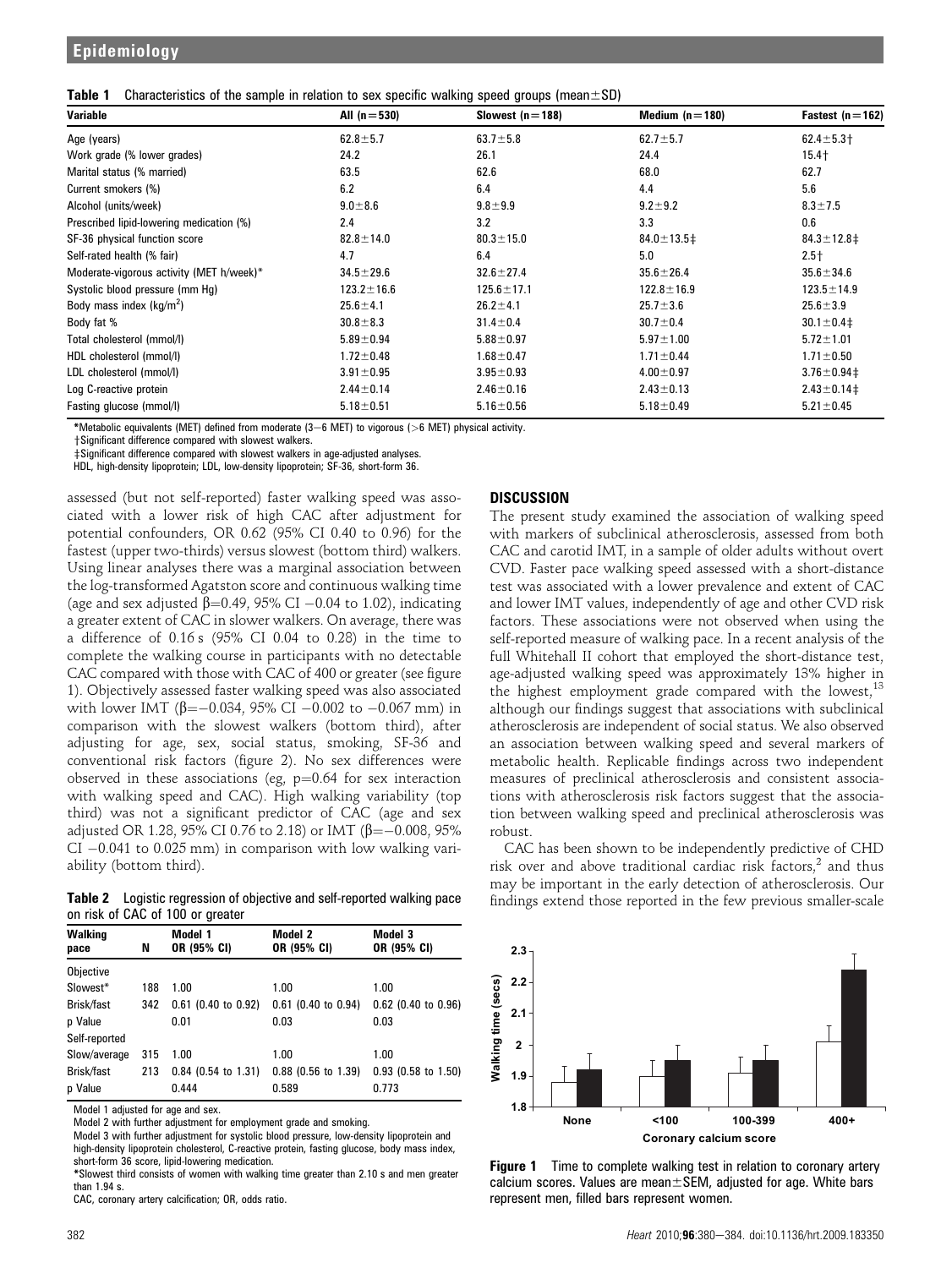

Figure 2 Association between carotid intima-media thickness (IMT) and objectively measured walking speed categorised into equal sexspecific tertiles. Values are mean $\pm$ SEM, adjusted for age, sex, smoking, social status, systolic blood pressure, total and high-density lipoprotein cholesterol, C-reactive protein, fasting glucose, body mass index, shortform 36 score, statins.

studies of objective walking speed and CAC. In communitybased samples of healthy elderly participants, walking speed over a 15-ft course was inversely related to CAC in women but not men,<sup>4</sup> and maximum walking pace was inversely associated with carotid plaques and  $IMT<sup>5</sup>$  Our findings are consistent with the evidence that demonstrated associations of objective walking speed with incident CVD and total mortality.<sup>1</sup> Other data have shown an association between impaired physical performance and inflammatory markers in the elderly.<sup>14</sup>

Studies examining the association between self-reported measures of physical activity and CAC have generally produced inconsistent findings,  $15-17$  which may be explained by differences in physical activity assessment techniques between studies and limitations of self-reported instruments. In a recent study self-reported brisk walking pace was associated with lower CAC and IMT in men but only IMT in women,<sup>6</sup> which contrasts with our results that showed no associations.

### MECHANISMS

As the study was cross-sectional, we cannot determine the directionality of the association between walking speed and preclinical atherosclerosis. Slow walking speed is related to lack of physical exercise, which is a well-established CVD risk factor,18 and studies have demonstrated that physical inactivity in mid-life can predict functional decline in older age.<sup>19</sup> Therefore, the inverse association of walking speed and subclinical atherosclerosis in older age may reflect cardioprotective effects of physical fitness and suggest that slow walking speed is an antecedent to CVD rather than a consequence. Recent data have confirmed strong inverse associations of exercise capacity, chronotropic response and abnormal heart recovery during exercise stress testing with CAC burden.<sup>20</sup> Given that our objective measure of walking speed was closely associated with selfreported usual walking pace, this might reflect a simple objective measure of habitual physical activity and fitness. Nevertheless, self-reported walking pace in itself was not a robust predictor of subclinical atherosclerosis. Controlled training studies in elderly participants have demonstrated improvements in various metabolic risk factors, including inflammatory markers and insulin sensitivity.<sup>21 22</sup> However, experimental studies that examine the effects of improved physical function on markers of subclinical atherosclerosis are required.

Alternatively, subclinical vascular factors may play a role in motor function, with slow walking speed reflecting functional consequences of underlying long-term conditions not yet apparent clinically. One hypothesis is that individuals with preclinical atherosclerosis have increased cerebral white matter hyperintensities, a condition that is associated with impaired physical function, including slower gait speed.<sup>23</sup> <sup>24</sup> This hypothesis would imply an association between walking speed and blood pressure, because hypertension, in addition to age, is the main risk factor for white matter hyperintensities. However, walking speed was not associated with systolic blood pressure and was only marginally associated with self-reported physical function in the present study. In addition, high walking variability has been associated with cognitive and functional status and subclinical brain vascular abnormalities,  $25 \frac{26}{5}$  although walking variability was not a predictor of subclinical atherosclerosis in the present study. Nevertheless, other important mechanisms may also be involved. For example, cardiac abnormalities such as impaired left ventricular function that has been associated with subclinical atherosclerosis, $27$  may partly explain reduced physical capacity.<sup>28</sup> Subclinical disease of the blood vessels in the legs might lead to discomfort when walking, even though claudication is not present, resulting in a slower pace. Since the walking test is conducted from a standing start this may be another important aspect that is not captured in walking speed per se. This might partly explain the weak associations with self-reported walking pace becausee it does not take into account factors such as the initiation of movement.

#### **CONCLUSION**

The present findings have demonstrated the value of a simple short-distance walking test in capturing the severity of subclinical conditions in older adults not apparent in measures of clinical CVD. We measured walking speed with an 8-ft test in contrast to other studies that have generally employed longer walking distances<sup>1</sup> or assessed maximal walking pace.<sup>5</sup> The main difference in using a short-distance walking test is that it probably does not reflect aerobic capacity and the advantage is that it requires little space and is safe and easy to administer. The shortdistance test is thus able to detect differences in subclinical atherosclerosis and is also highly practical, making it a potentially attractive measure for office-based use in clinical practice.

Acknowledgements The authors acknowledge the contributions of the Whitehall II team to data collection, the staff of the Cardiac Imaging and Research Centre, Wellington Hospital, London, for performing electron beam computed tomography scans and the Vascular Physiology Unit, University College London, for performing IMT measures.

Funding This research was supported by the British Heart Foundation, UK (RG 05/006).

Competing interests None.

**Ethics approval** This study was conducted with the approval of the University College London Hospital committee on the ethics of human research.

Patient consent Obtained

Provenance and peer review Not commissioned; externally peer reviewed.

#### REFERENCES

- Newman AB, Simonsick EM, Naydeck BL, et al. Association of long-distance corridor walk performance with mortality, cardiovascular disease, mobility limitation, and disability.  $JAMA$  2006; 295:2018-26.
- Greenland P, Bonow RO, Brundage BH, et al. American College of Cardiology Foundation Clinical Expert Consensus Task Force. ACCF/AHA 2007 clinical expert consensus document on coronary artery calcium scoring by computed tomography in global cardiovascular risk assessment and in evaluation of patients with chest pain: a report of the American College of Cardiology Foundation Clinical Expert Consensus Task Force developed in collaboration with the Society of Atherosclerosis Imaging and